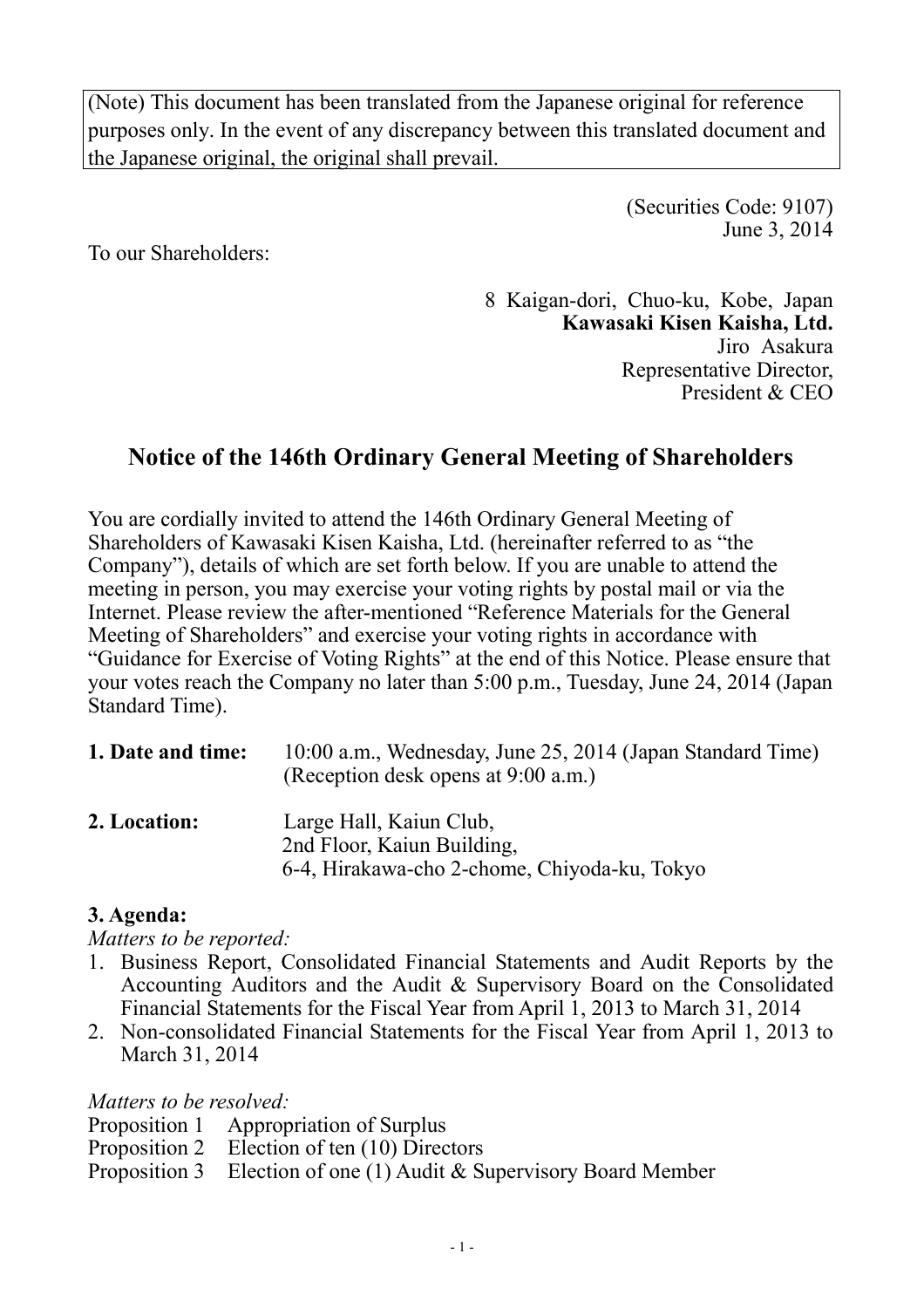This Notice and the Business Report for the 146th fiscal year have been posted on the Company's website. (With regard to the Business Report for the 146th fiscal year, only Japanese version is available.)

- Of the Business Report for the 146th fiscal year, the following items have been posted on the Company's website shown below, in accordance with the provisions of relevant laws and regulations and Article 18 of the Company's Articles of Incorporation. As a consequence, the relevant documents are not included in the Business Report for the 146th fiscal year.
	- "System to Ensure Proper Business Operations"
	- "Basic Policy on Control of Company"
	- "Notes to Consolidated Financial Statements"
	- "Notes to Non-consolidated Financial Statements"

The Business Report for the 146th fiscal year and documents above are audited by Audit & Supervisory Board Members and Accounting Auditors to prepare their respective Audit Reports.

• If there are any amendments to Reference Materials for the General Meeting of Shareholders, Business Report, Consolidated Financial Statements and/or Non-consolidated Financial Statements, such amendments will be announced on the Company's website below (in Japanese only).

The Company's Website: http://www.kline.co.jp/ir/stock/meeting/index.html

<sup>-</sup> For those attending the meeting on the day, please submit the enclosed Voting Rights Exercise Form at the reception desk.

<sup>-</sup> In the event that the exercise of votes is duplicated by both the method of postal mail and the Internet, the vote received last shall be deemed valid. However, if the duplicate votes are received on the same date, the Internet vote shall be deemed valid.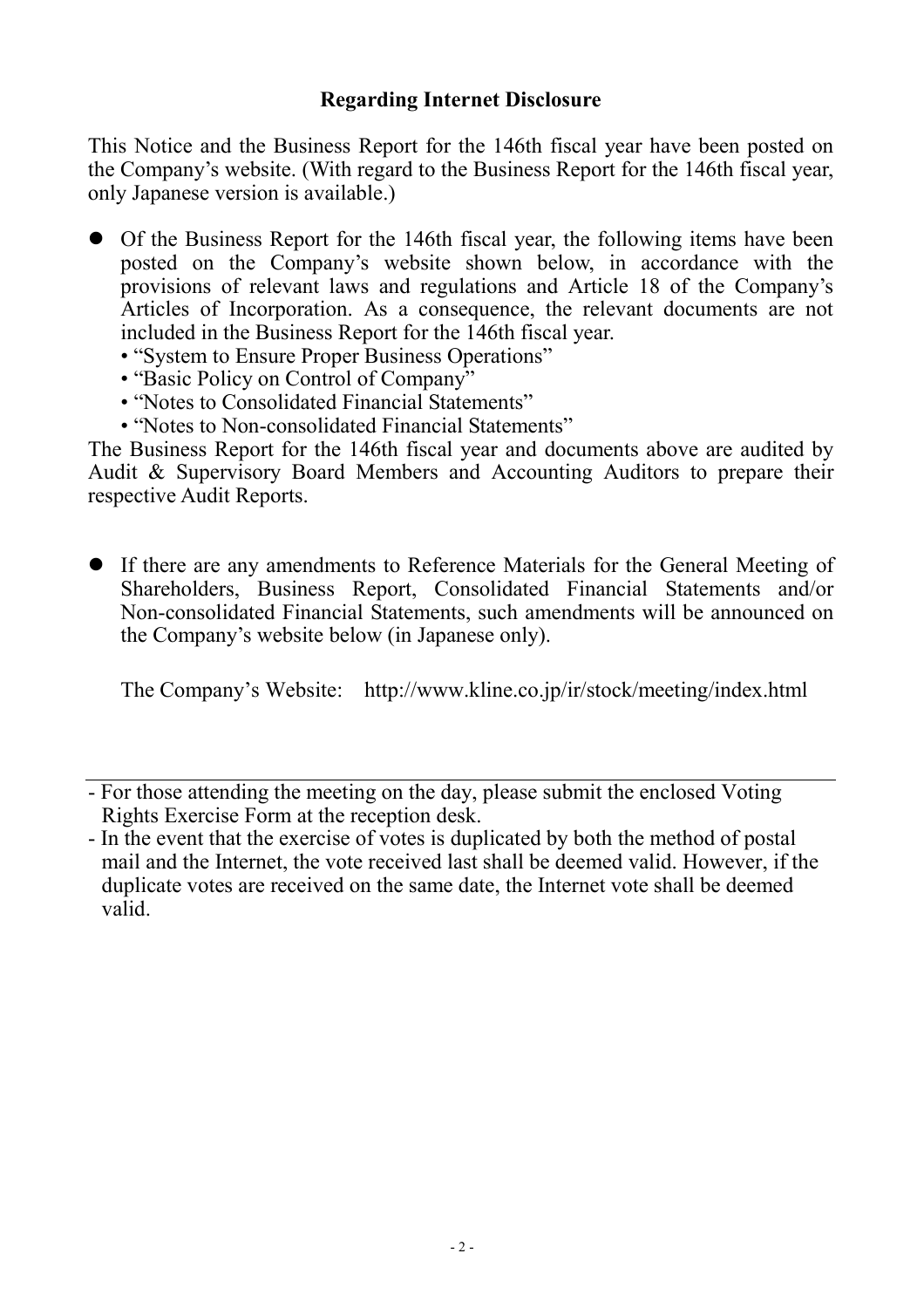## **Reference Materials for the General Meeting of Shareholders**

## **Proposition 1:** *Appropriation of Surplus*

The Company intends to carry out appropriation of surplus in the following manner.

Matters concerning year-end dividend

In consideration of such things as ensuring the maintenance of the reserves necessary for capital investment to establish sustainable growth and to improve and strengthen the group's fundamentals, the Company places utmost importance on maximizing the return to shareholders. Keeping in mind a targeted dividend payout ratio of 30% on consolidated net income for the mid-2010s, the Company makes it a policy to gradually raise the dividend payout ratio. The Company intends to carry out the year-end dividend for the current term in the following manner.

(1) Type of dividend

Cash

(2) Matters regarding allotment of year-end dividend to shareholders and its amount

4.5 yen per share of common stock of the Company Total amount of 4,220,906,468 yen

(3) The date on which the dividend takes effect

June 26, 2014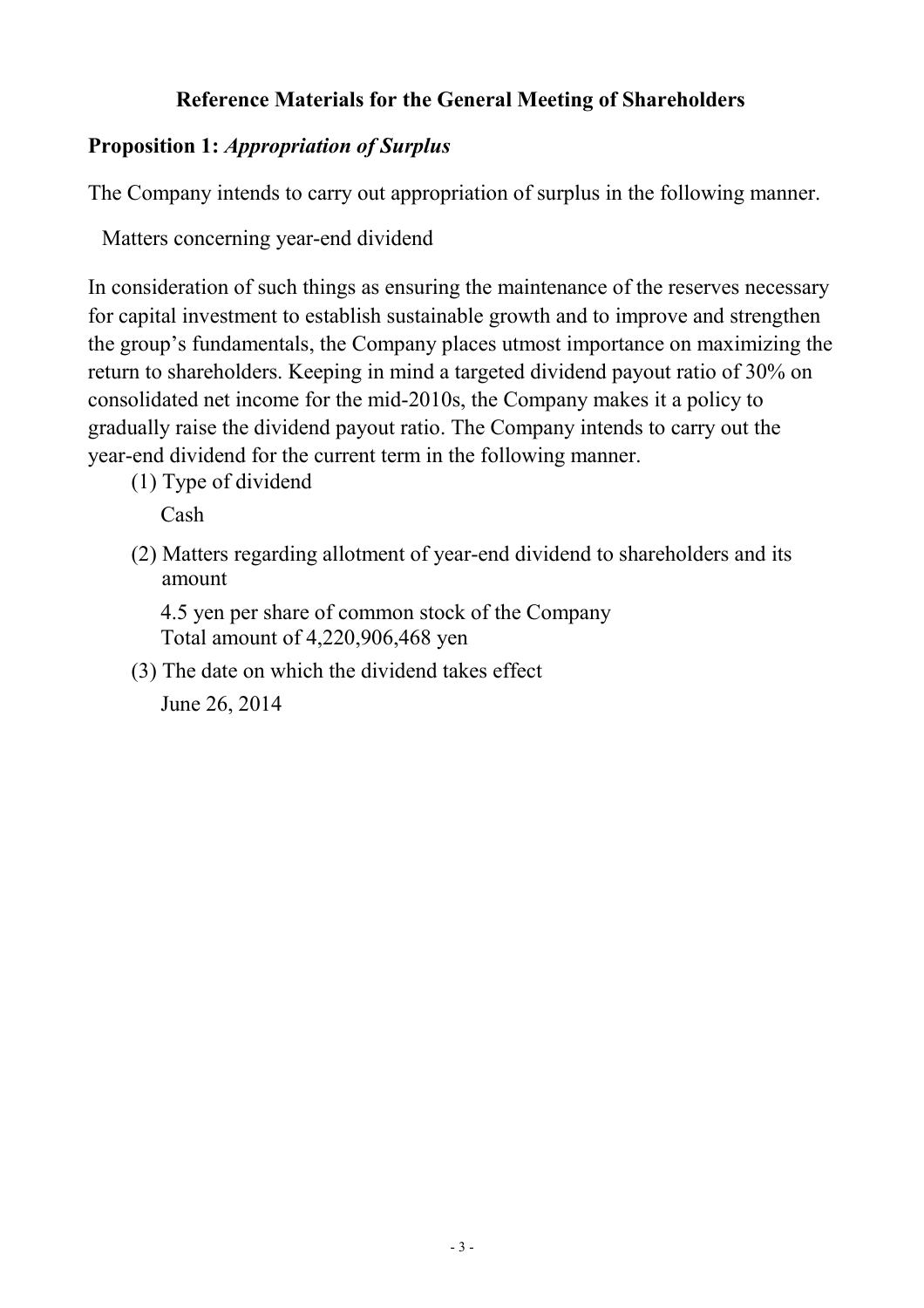# **Proposition 2:** *Election of ten (10) Directors*

The terms of office for all thirteen (13) Directors will expire upon conclusion of this meeting.

It is therefore requested that ten (10) Directors be elected at this meeting. The candidates are:

| No.            | Name<br>(Date of birth)                                           | Career summaries, positions and areas of responsibility<br>in the Company<br>(Significant concurrent positions) |                                                                                                                      | Number of the<br>Company's<br>shares held |
|----------------|-------------------------------------------------------------------|-----------------------------------------------------------------------------------------------------------------|----------------------------------------------------------------------------------------------------------------------|-------------------------------------------|
|                |                                                                   | April, 1974                                                                                                     | Joined the Company                                                                                                   |                                           |
|                | Jiro Asakura<br>(July 31, 1950)                                   | <b>July</b> , 2000                                                                                              | General Manager, Coal & Iron Ore<br>Carrier Group of Bulk Carrier<br>Department                                      |                                           |
|                |                                                                   | April, 2001                                                                                                     | General Manager of Coal & Iron Ore<br>Carrier Group                                                                  |                                           |
|                |                                                                   | June, 2005                                                                                                      | Director, General Manager of Coal &<br>Iron Ore Carrier Group                                                        |                                           |
| 1              |                                                                   | June, 2006                                                                                                      | Executive Officer, General Manager of<br>Coal & Iron Ore Carrier Group                                               | 92,000<br>shares                          |
|                | $<$ Reappointed $>$                                               | April, 2007                                                                                                     | Managing Executive Officer                                                                                           |                                           |
|                |                                                                   | April, 2009                                                                                                     | Senior Managing Executive Officer                                                                                    |                                           |
|                |                                                                   | June, 2009                                                                                                      | Representative Director, Senior<br>Managing Executive Officer                                                        |                                           |
|                |                                                                   | April, 2011                                                                                                     | Representative Director,<br>Vice President Executive Officer                                                         |                                           |
|                |                                                                   | May, 2011                                                                                                       | Representative Director, President &<br>CEO (Current)                                                                |                                           |
|                |                                                                   | April, 1975                                                                                                     | Joined the Company                                                                                                   |                                           |
|                | Eizo Murakami<br>(February 23, 1953)<br>$\leq$ Reappointed $\geq$ | July, 2004                                                                                                      | General Manager of Containerships<br><b>Business Group</b>                                                           |                                           |
|                |                                                                   | June, 2005                                                                                                      | Director, General Manager of<br><b>Containerships Business Group</b>                                                 |                                           |
|                |                                                                   | June, 2006                                                                                                      | <b>Executive Officer</b>                                                                                             |                                           |
|                |                                                                   | April, 2007                                                                                                     | Managing Executive Officer                                                                                           | 102,000                                   |
| $\overline{2}$ |                                                                   | April, 2009                                                                                                     | Senior Managing Executive Officer                                                                                    | shares                                    |
|                |                                                                   | June, 2009                                                                                                      | Representative Director, Senior<br>Managing Executive Officer                                                        |                                           |
|                |                                                                   | April, 2014                                                                                                     | Representative Director, Vice President<br><b>Executive Officer (Current)</b>                                        |                                           |
|                |                                                                   |                                                                                                                 | Assistant to President & CEO, control of<br>Marine Sector, Technical and<br>Environmental Affairs, Fuel Cost Control |                                           |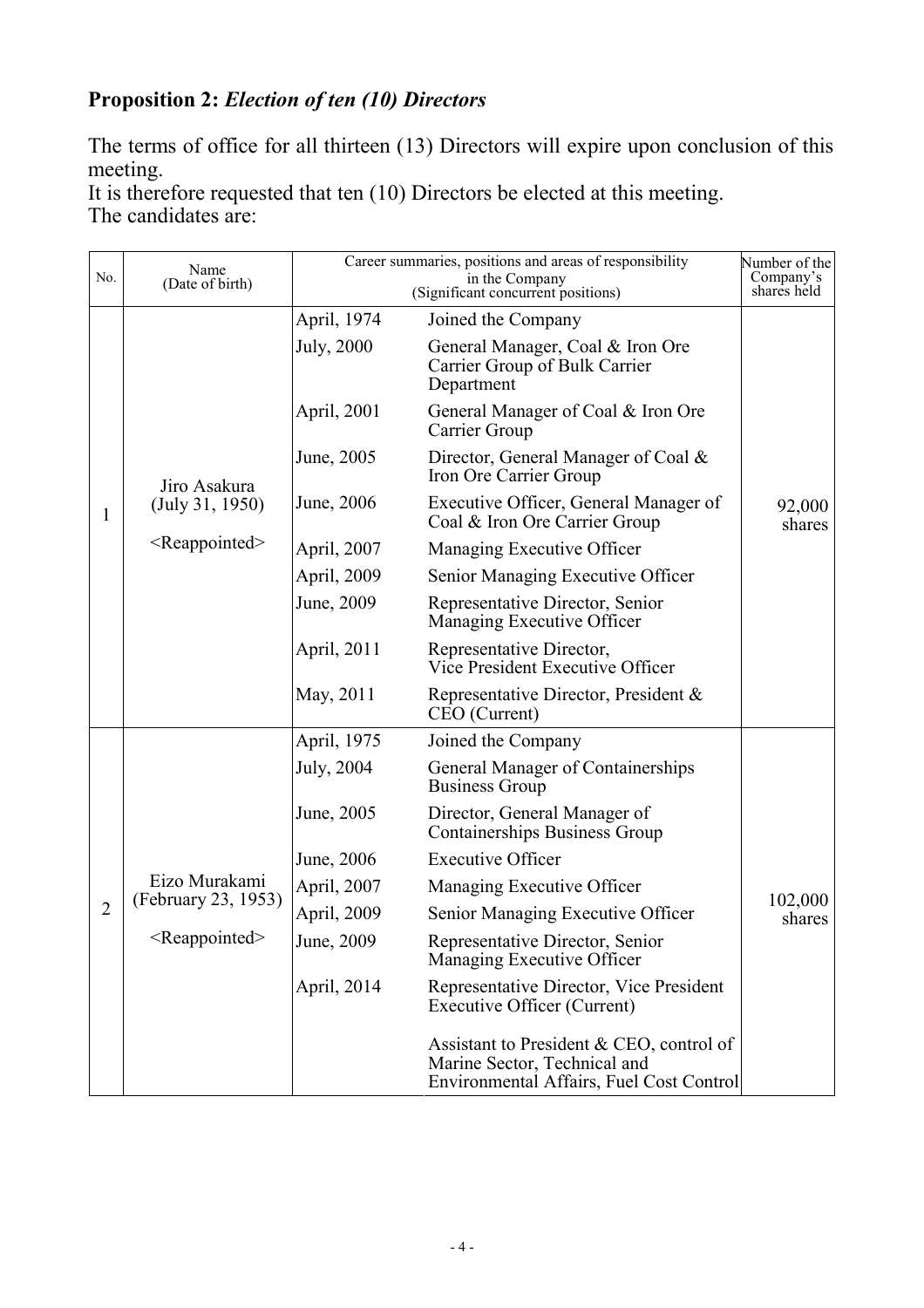| No.            | Name<br>(Date of birth)                                               | Career summaries, positions and areas of responsibility | Number of the<br>Company's<br>shares held                                                           |                  |
|----------------|-----------------------------------------------------------------------|---------------------------------------------------------|-----------------------------------------------------------------------------------------------------|------------------|
|                |                                                                       | April, 1975                                             | (Significant concurrent positions)<br>Joined the Company                                            |                  |
|                |                                                                       | July, 2001                                              | General Manager of Accounting Group                                                                 |                  |
|                |                                                                       | April, 2007                                             | Executive Officer, General Manager of<br><b>Accounting Group</b>                                    |                  |
|                | Takashi Torizumi<br>(July 8, 1951)<br>$<$ Reappointed $>$             | June, 2007                                              | Director, Executive Officer, General<br>Manager of Accounting Group                                 | 113,000          |
| 3              |                                                                       | April, 2009                                             | Director, Managing Executive Officer                                                                | shares           |
|                |                                                                       | April, 2011                                             | Representative Director, Senior<br>Managing Executive Officer (Current)                             |                  |
|                |                                                                       |                                                         | Control of General Affairs, Legal,<br>Human Resources, Accounting, CSR &<br>Compliance              |                  |
|                |                                                                       | April, 1981                                             | Joined the Company                                                                                  |                  |
|                |                                                                       | April, 2006                                             | General Manager of Containerships<br><b>Business Group</b>                                          |                  |
|                |                                                                       | April, 2008                                             | <b>Executive Officer</b>                                                                            |                  |
| $\overline{4}$ | Toshiyuki Suzuki<br>(February 22, 1959)                               | April, 2011                                             | Managing Executive Officer<br>Director, "K" LINE PTE LTD                                            | 85,000           |
|                | $<$ Reappointed $>$                                                   | June, 2011                                              | Director, Managing Executive Officer                                                                | shares           |
|                |                                                                       | April, 2014                                             | Director, Senior Managing Executive<br>Officer (Current)                                            |                  |
|                |                                                                       |                                                         | Control of Containerships Sector, in<br>charge of Port Business, Information<br>System              |                  |
|                |                                                                       | April, 1981                                             | Joined the Company                                                                                  |                  |
|                |                                                                       | April, 2003                                             | General Manager of LNG Group                                                                        |                  |
|                | Hiromichi Aoki<br>(February 27, 1959)<br><newly appointed=""></newly> | April, 2008                                             | Executive Officer, General Manager of<br>LNG Group                                                  |                  |
|                |                                                                       | July, 2008                                              | <b>Executive Officer</b>                                                                            |                  |
| 5              |                                                                       | July, 2010                                              | Executive Officer, General Manager of<br><b>Energy Transportation Business</b><br>Development Group | 85,000<br>shares |
|                |                                                                       | April, 2011                                             | Managing Executive Officer                                                                          |                  |
|                |                                                                       | April, 2014                                             | Senior Managing Executive Officer<br>(Current)                                                      |                  |
|                |                                                                       |                                                         | Control of Energy Transportation Sector,<br>Car Carrier Sector, IR & PR                             |                  |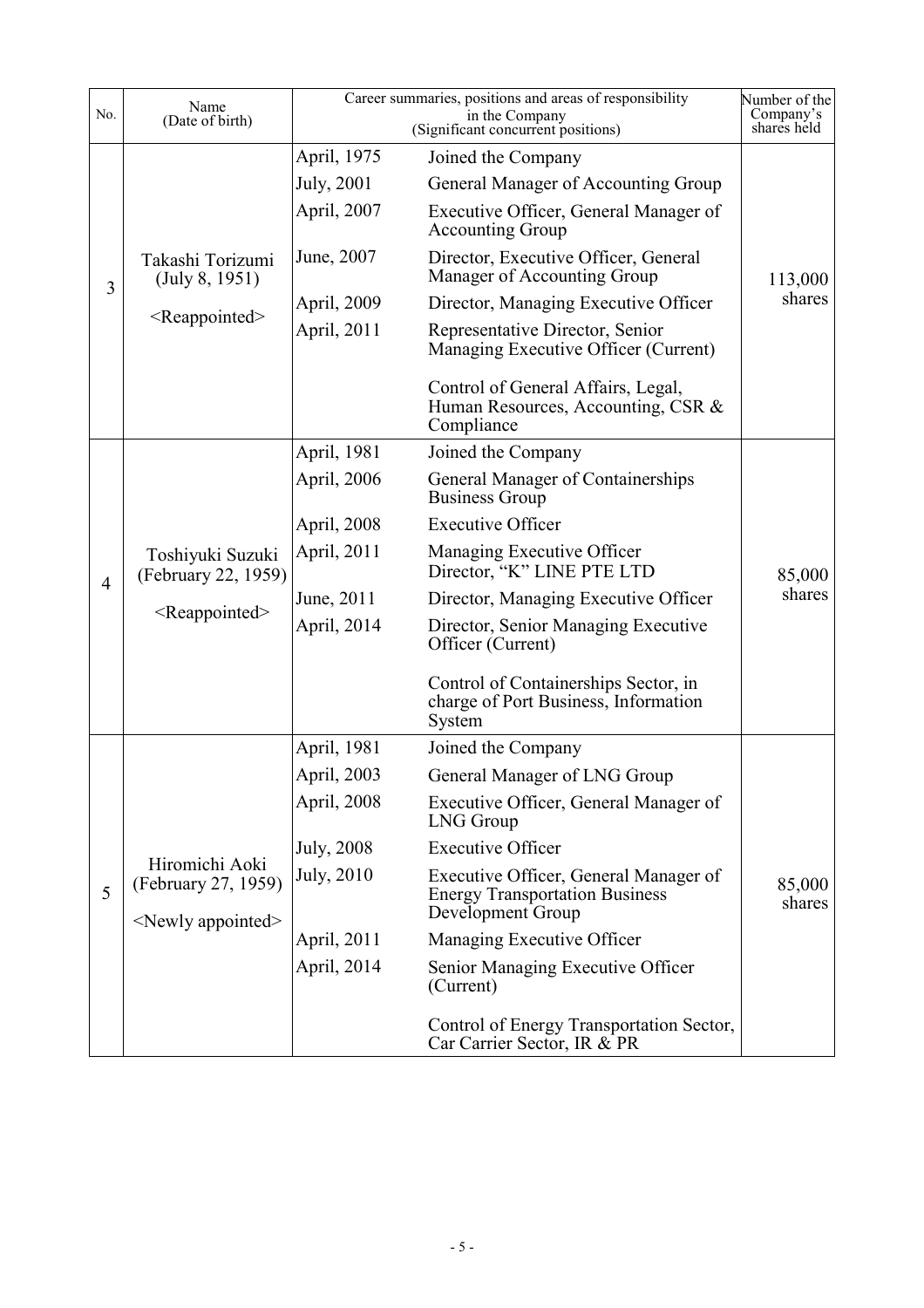| No.            | Name<br>(Date of birth)                | Career summaries, positions and areas of responsibility | Number of the<br>Company's<br>shares held                                                                    |                  |
|----------------|----------------------------------------|---------------------------------------------------------|--------------------------------------------------------------------------------------------------------------|------------------|
|                |                                        | April, 1981                                             | Joined the Company                                                                                           |                  |
|                |                                        | June, 2006                                              | General Manager of Corporate Planning<br>Group                                                               |                  |
|                |                                        | April, 2009                                             | <b>Executive Officer</b>                                                                                     |                  |
|                |                                        | June, 2009                                              | Director, Executive Officer                                                                                  |                  |
|                |                                        | April, 2011                                             | Director                                                                                                     |                  |
| 6              | Tsuyoshi Yamauchi<br>(August 15, 1957) |                                                         | Managing Director, TAIYO NIPPON<br>KISEN CO., LTD.                                                           | 17,000<br>shares |
|                | <reappointed></reappointed>            | April, 2013                                             | Managing Executive Officer                                                                                   |                  |
|                |                                        | June, 2013                                              | Director, Managing Executive Officer                                                                         |                  |
|                |                                        | April, 2014                                             | Director, Senior Managing Executive<br>Officer (Current)                                                     |                  |
|                |                                        |                                                         | Control of Finance, Corporate Planning,<br>Corporate Legal Risk Management,<br>Logistics, Business Promotion |                  |
|                |                                        | April, 1983                                             | Joined the Company                                                                                           |                  |
|                |                                        | April, 2010                                             | General Manager of Port Business Group                                                                       |                  |
|                |                                        | April, 2011                                             | Executive Officer, General Manager of<br><b>Accounting Group</b>                                             |                  |
| $\overline{7}$ | Yukio Toriyama<br>(November 10, 1959)  | June, 2011                                              | Director, Executive Officer, General<br>Manager of Accounting Group                                          | 50,000           |
|                | <reappointed></reappointed>            | April, 2012                                             | Director, Executive Officer                                                                                  | shares           |
|                |                                        | April, 2014                                             | Director, Managing Executive Officer<br>(Current)                                                            |                  |
|                |                                        |                                                         | In charge of Accounting, Finance,<br>assistance to Internal Audit                                            |                  |
|                |                                        | April, 1982                                             | Joined the Company                                                                                           |                  |
|                |                                        | <b>July</b> , 2005                                      | General Manager of Human Resources<br>Group                                                                  |                  |
|                | Yutaka Nakagawa<br>(January 9, 1960)   | April, 2011                                             | President, KAWASAKI (AUSTRALIA)<br>PTY. LTD.                                                                 | 6,477            |
| 8              |                                        | April, 2013                                             | <b>Executive Officer</b>                                                                                     | shares           |
|                | <reappointed></reappointed>            | June, 2013                                              | Director, "K" LINE PTE LTD (Current)<br>Director, Executive Officer (Current)                                |                  |
|                |                                        |                                                         | In charge of Human Resources, Logistics,<br><b>Business Promotion</b>                                        |                  |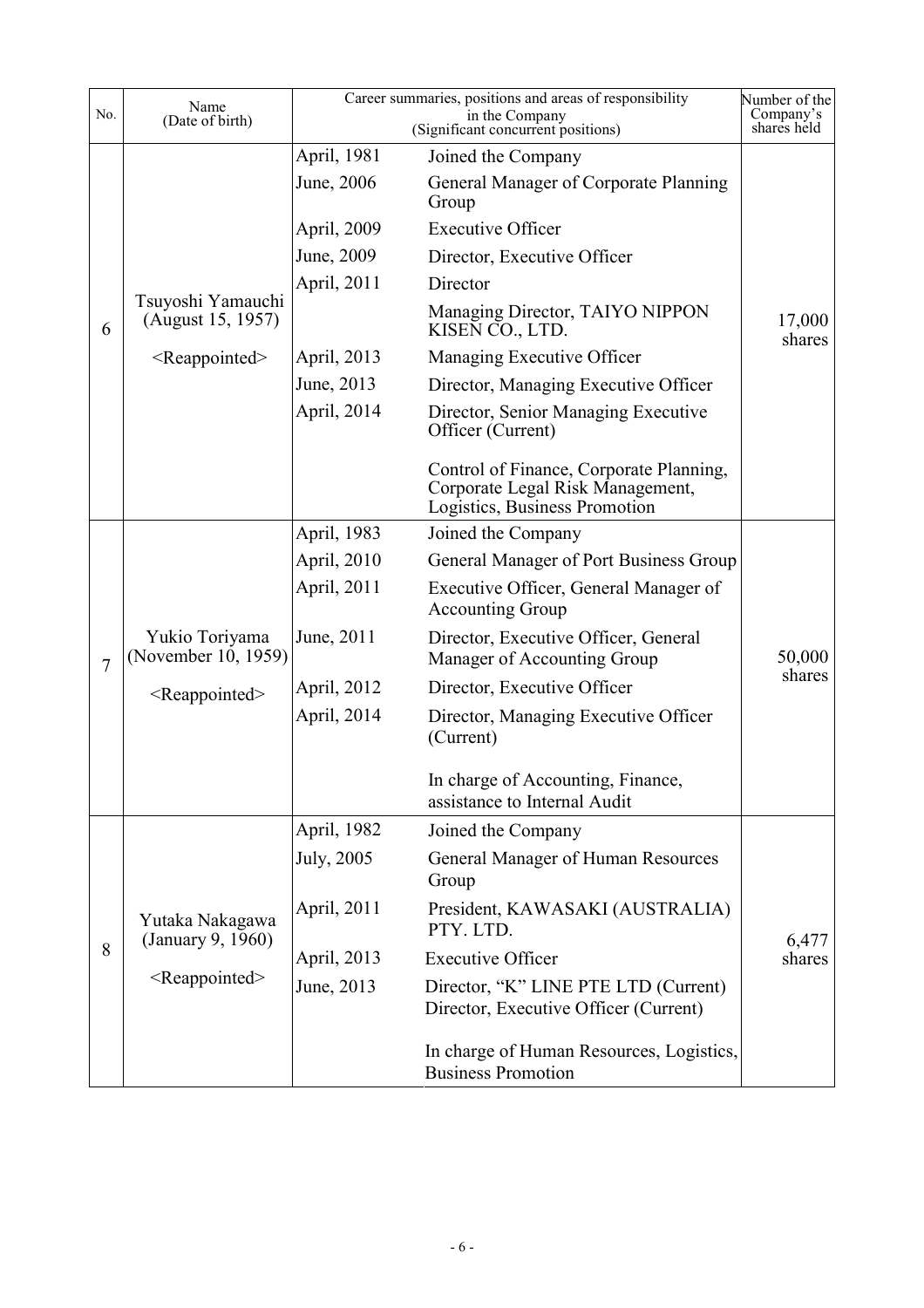| No. | Name<br>(Date of birth)                                                                                  | Career summaries, positions and areas of responsibility<br>(Significant concurrent positions) | Number of the<br>Company's<br>shares held                                                                                    |        |
|-----|----------------------------------------------------------------------------------------------------------|-----------------------------------------------------------------------------------------------|------------------------------------------------------------------------------------------------------------------------------|--------|
|     |                                                                                                          | April, 1969                                                                                   | Joined Ministry of Foreign Affairs of<br>Japan (MOFA)                                                                        |        |
|     | Mitoji Yabunaka<br>(January 23, 1948)<br><reappointed><br/><outside director=""></outside></reappointed> | <b>August, 1986</b>                                                                           | Director of Second International<br>Organization Division, Economic Affairs<br>Bureau, MOFA                                  |        |
|     |                                                                                                          |                                                                                               | November, 1987 Director of Second North America<br>Division, North American Affairs<br>Bureau, MOFA                          |        |
|     |                                                                                                          |                                                                                               | September, 1990 Senior Research Fellow of International<br>Institute for Strategic Studies                                   |        |
|     |                                                                                                          |                                                                                               | September, 1991 Permanent Mission of Japan to the UN<br>and Other International Organizations in<br>Geneva                   |        |
|     |                                                                                                          | April, 1994                                                                                   | Director of Management and<br>Coordination Division, Minister's<br>Secretariat, MOFA                                         | 5,000  |
|     |                                                                                                          | July, 1996                                                                                    | <b>Assistant Vice-Minister, MOFA</b>                                                                                         |        |
|     |                                                                                                          | <b>August, 1997</b>                                                                           | Deputy Director-General of the Asia<br>Pacific Bureau, MOFA                                                                  |        |
| 9   |                                                                                                          | October, 1998                                                                                 | Consul General of Japan at Chicago                                                                                           |        |
|     |                                                                                                          |                                                                                               | December, 2002 Director-General of Asian and Oceanian<br>Affairs Bureau, MOFA                                                | shares |
|     |                                                                                                          | January, 2005                                                                                 | Deputy Minister for Foreign Affairs,<br>MOFA (Economic Affairs)                                                              |        |
|     |                                                                                                          | January, 2007                                                                                 | Deputy Minister for Foreign Affairs,<br><b>MOFA</b> (Political Affairs)                                                      |        |
|     |                                                                                                          | January, 2008                                                                                 | Vice-Minister for Foreign Affairs,<br><b>MOFA</b>                                                                            |        |
|     |                                                                                                          | August, 2010                                                                                  | Adviser to MOFA (Current)                                                                                                    |        |
|     |                                                                                                          | October, 2010                                                                                 | Adviser to Nomura Research Institute,<br>Ltd. (Current)<br>Special Visiting Professor of<br>Ritsumeikan University (Current) |        |
|     |                                                                                                          | June, 2011                                                                                    | Outside Director of the Company<br>(Current)                                                                                 |        |
|     |                                                                                                          | April, 2012                                                                                   | Specially Appointed Professor, Osaka<br>University (Current)                                                                 |        |
|     |                                                                                                          | June, 2012                                                                                    | <b>Outside Director of Mitsubishi Electric</b><br>Corporation (Current)                                                      |        |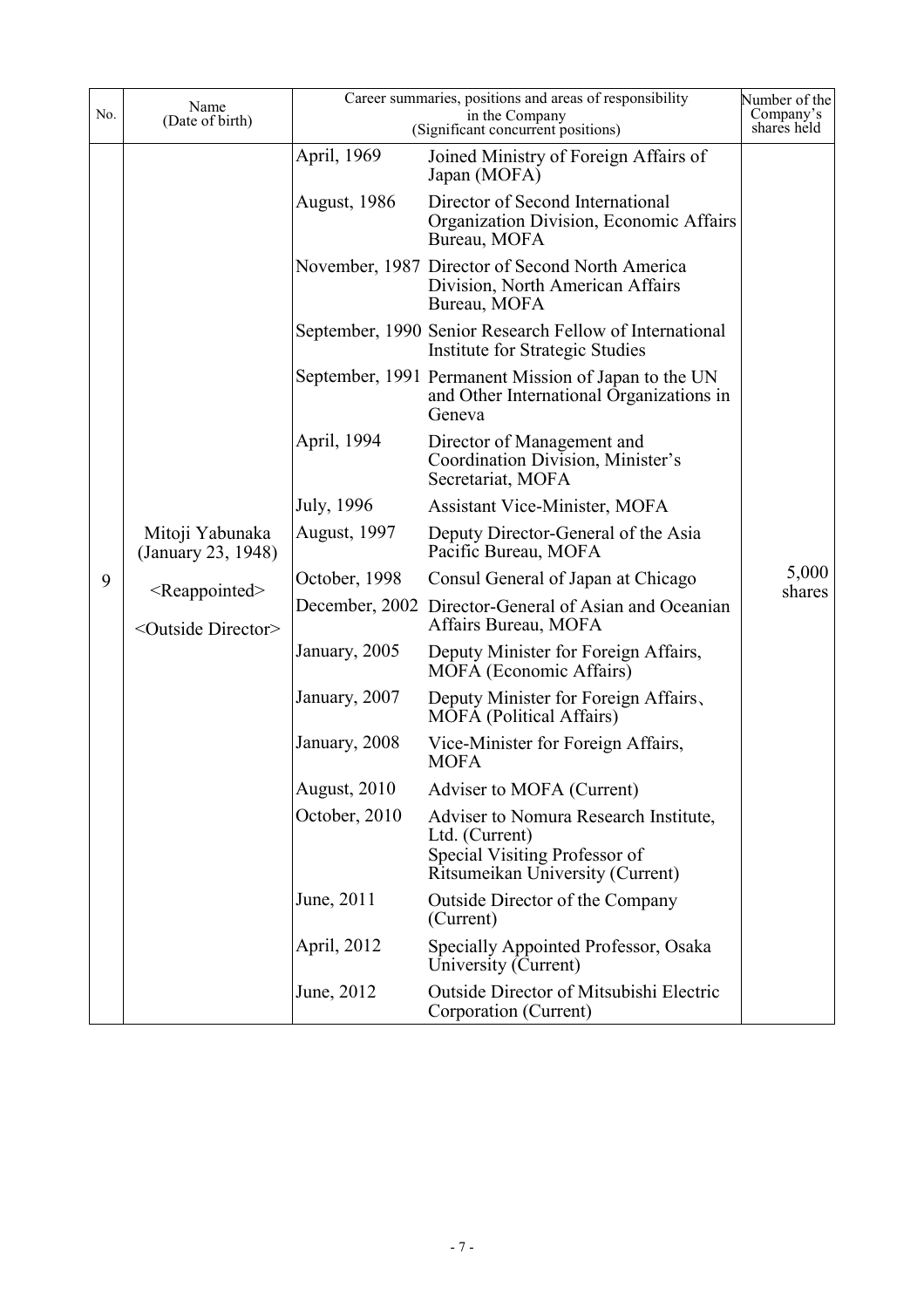| No. | Name<br>(Date of birth)                                                                           | Career summaries, positions and areas of responsibility<br>(Significant concurrent positions) | Number of the<br>Company's<br>shares held                                                                             |                          |
|-----|---------------------------------------------------------------------------------------------------|-----------------------------------------------------------------------------------------------|-----------------------------------------------------------------------------------------------------------------------|--------------------------|
|     |                                                                                                   | April, 1964                                                                                   | Joined the Bank of Japan (BOJ)                                                                                        |                          |
|     |                                                                                                   | February, 1992                                                                                | General Manager, Nagoya Branch, BOJ                                                                                   |                          |
|     |                                                                                                   | March, 1994                                                                                   | Director-General, Operations<br>Department, BOJ                                                                       |                          |
|     |                                                                                                   | February, 1996                                                                                | Executive Director, General Manager of<br>Osaka Branch, BOJ                                                           |                          |
|     |                                                                                                   |                                                                                               | September, 1998 Adviser, NTT System Technologies, Inc.                                                                |                          |
|     |                                                                                                   |                                                                                               | December, 1998 Special Adviser, The Boston Consulting<br>Group                                                        |                          |
|     |                                                                                                   |                                                                                               | November, 1999 Director and Chairman, NTT System<br>Technologies, Inc.                                                |                          |
|     |                                                                                                   | May, 2001                                                                                     | Adviser, Nagoya Railroad Co., Ltd.                                                                                    |                          |
|     |                                                                                                   | June, 2001                                                                                    | Senior Managing Director, Division<br>Director, Railroad Operations HQ,<br>Nagoya Railroad Co., Ltd.                  |                          |
|     | Eiichiro Kinoshita<br>(August 30, 1941)<br>$<$ Reappointed $>$<br><outside director=""></outside> | June, 2002                                                                                    | Director and Vice President, Nagoya<br>Railroad Co., Ltd.                                                             |                          |
|     |                                                                                                   | June, 2004                                                                                    | Outside Audit & Supervisory Board<br>Member, Meitetsu Transport Co., Ltd.                                             |                          |
| 10  |                                                                                                   | June, 2005                                                                                    | Outside Audit & Supervisory Board<br>Member, YAHAGI CONSTRUCTION<br>CO., LTD.                                         | $\overline{0}$<br>shares |
|     |                                                                                                   | October, 2005                                                                                 | Director and President, Nagoya Railroad<br>Co., Ltd.                                                                  |                          |
|     |                                                                                                   | June, 2008                                                                                    | Director, Meitetsu Transport Co., Ltd.<br><b>Outside Director, CHUBU-NIPPON</b><br>BROADCASTING CO., LTD.             |                          |
|     |                                                                                                   | June, 2009                                                                                    | Director and Chairman, Nagoya Railroad<br>Co., Ltd.<br>Outside Director, YAHAGI<br>CONSTRUCTION CO., LTD.             |                          |
|     |                                                                                                   | June, 2010                                                                                    | Outside Audit & Supervisory Board<br>Member, Tokai Tokyo Financial<br>Holdings, Inc. (Current)                        |                          |
|     |                                                                                                   | June, 2011                                                                                    | Supervisory Committee member, The<br>Norinchukin Bank (Current)<br>Director and Adviser, Nagoya Railroad<br>Co., Ltd. |                          |
|     |                                                                                                   | June, 2012                                                                                    | Outside Director of the Company<br>(Current)<br>Adviser, Nagoya Railroad Co., Ltd.<br>(Current)                       |                          |

Notes: 1) Mr. Eiichiro Kinoshita, a candidate for Outside Director, is also a member of the Supervisory Committee of The Norinchukin Bank and the Company has loans from the said bank (less than 1% of the Company's consolidated total assets as of March 31, 2014). However, the Supervisory Committee has taken no part in credit decisions. Therefore the Company judges that he is fully independent of the Company and there is no possibility that conflict of interest may occur between him and general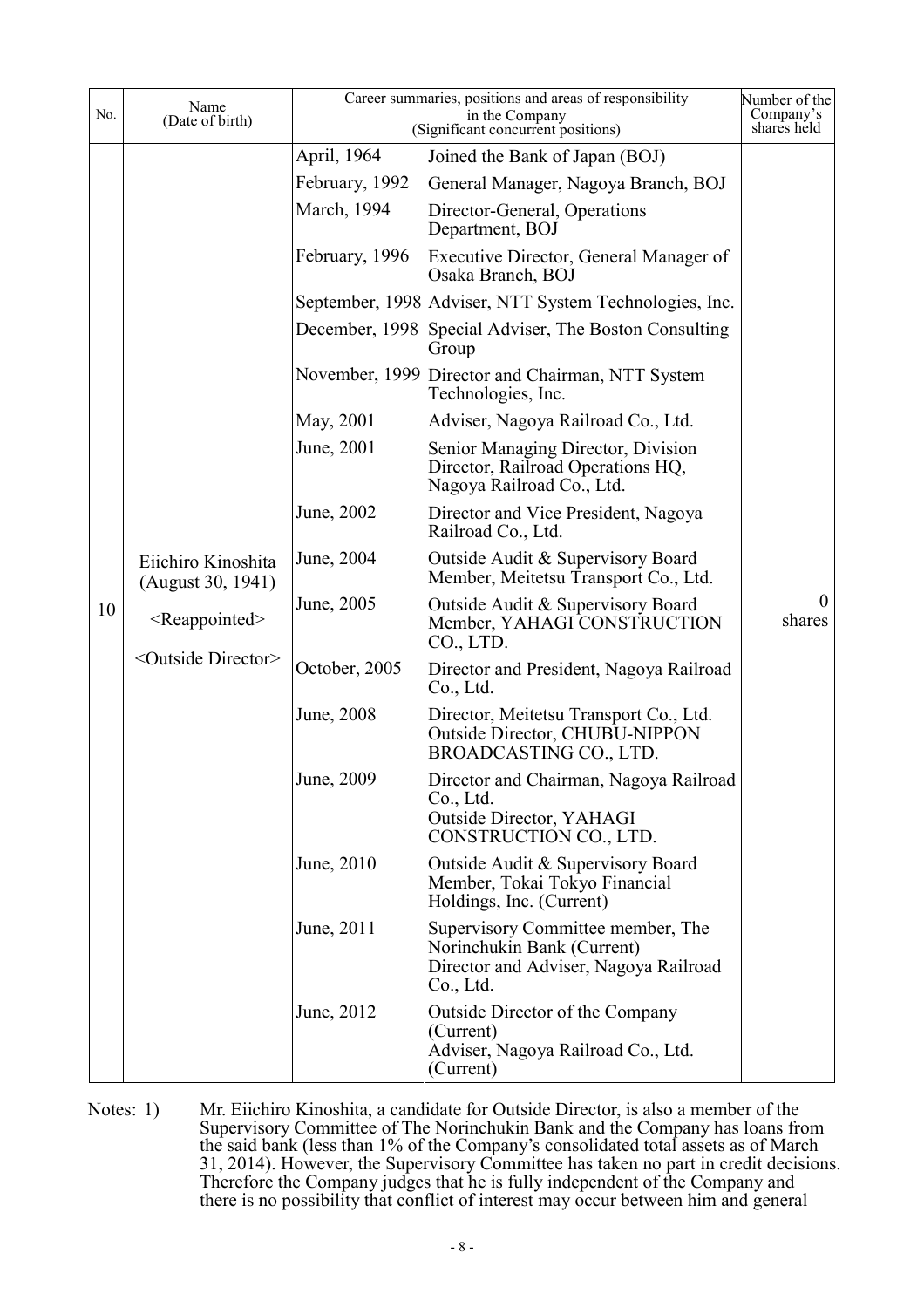shareholders. No special interests exist between the Company and any of the other above candidates for Directors.

- 2) Mr. Mitoji Yabunaka and Mr. Eiichiro Kinoshita are candidates for Outside Directors. The Company has notified the stock exchanges where its stock is listed that Mr. Mitoji Yabunaka and Mr. Eiichiro Kinoshita are appointed as independent directors pursuant to their regulations.
- 3) The Company proposes the election of the candidate for Outside Director, Mr. Mitoji Yabunaka, so that the abundant international experience and knowledge he has accumulated over his many years as a diplomat may be utilized in the management of the Company, even though he has not been directly involved in company management apart from being an Outside Director. Similarly, the Company proposes the election of the candidate for Outside Director, Mr. Eiichiro Kinoshita, so that his abundant financial knowledge based on his many years at financial institutions, along with his experience and wealth of expertise as a corporate manager over many years, may be utilized in the management of the Company.
- 4) Mr. Mitoji Yabunaka and Mr. Eiichiro Kinoshita currently serve as Outside Directors, and their terms of service as Outside Directors will be three (3) years and two (2) years, respectively, upon the conclusion of this General Meeting of Shareholders.
- 5) The Company has concluded a liability limitation contract with Mr. Mitoji Yabunaka and Mr. Eiichiro Kinoshita pursuant to Article 427, Paragraph 1 of the Companies Act. If the proposal is accepted, the Company intends to extend the contract with them. An overview of the contract is as follows. Pursuant to the provisions of Article 427, Paragraph 1 of the Companies Act, when acting in good faith and in the absence of any serious negligence, Outside Director may bear liability of 10,000,000 yen or the minimum liability amount stipulated in Article 425, Paragraph 1 of the Companies Act, whichever is higher, for the liabilities stipulated in Article 423, Paragraph 1 of the Companies Act.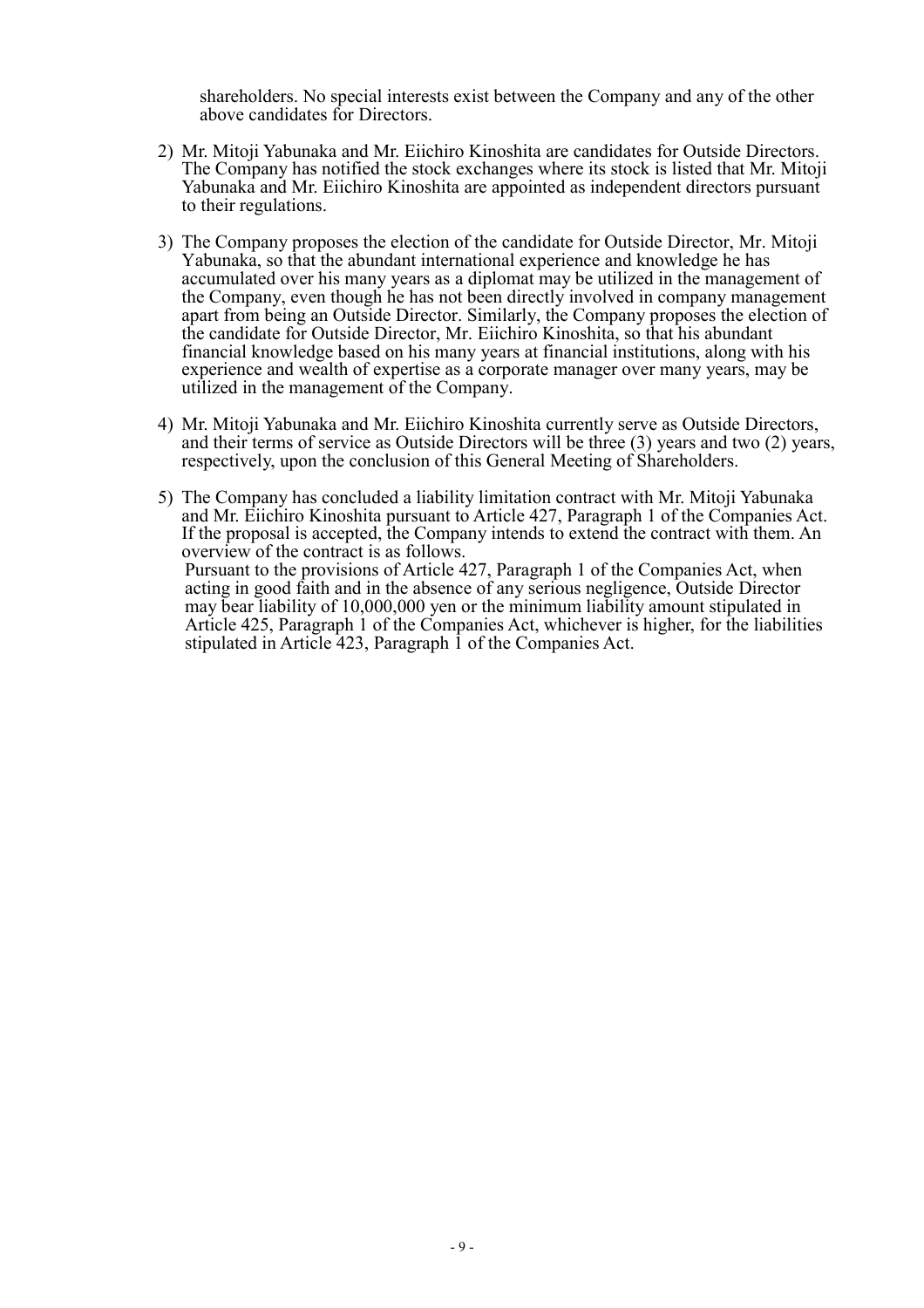### **Proposition 3:** *Election of one (1) Audit & Supervisory Board Member*

The term of office for Audit & Supervisory Board Member Norio Tsutsumi will expire upon conclusion of this meeting.

It is therefore requested that one (1) Audit & Supervisory Board Member be elected at this meeting.

The Audit & Supervisory Board has already given its prior consent to the submission of this proposition.

The candidate is:

| Name<br>(Date of birth)               | Career summaries and positions in the Company<br>(Significant concurrent positions) |                                                                                                                                                                      | Number of the<br>Company's<br>shares held |
|---------------------------------------|-------------------------------------------------------------------------------------|----------------------------------------------------------------------------------------------------------------------------------------------------------------------|-------------------------------------------|
|                                       | April, 1971                                                                         | Joined the Company                                                                                                                                                   |                                           |
|                                       | July, 1997                                                                          | General Manager, Ship Technical<br>Group, Marine Department                                                                                                          |                                           |
|                                       | July, 1999                                                                          | General Manager of Ship Technical<br>Group, Marine Department, Associate<br><b>Coordinator of Maritime Cost</b><br><b>Administration Group, Marine</b><br>Department |                                           |
| Norio Tsutsumi<br>(September 4, 1948) | June, 2000                                                                          | Director                                                                                                                                                             | 67,000<br>shares                          |
|                                       | June, 2004                                                                          | <b>Managing Director</b>                                                                                                                                             |                                           |
| $\leq$ Reappointed $\geq$             | June, 2006                                                                          | Director, Managing Executive Officer                                                                                                                                 |                                           |
|                                       | April, 2009                                                                         | Director                                                                                                                                                             |                                           |
|                                       | June, 2009                                                                          | <b>Technical Advisor</b>                                                                                                                                             |                                           |
|                                       | June, 2010                                                                          | Standing Audit & Supervisory Board<br>Member of the Company (Current)                                                                                                |                                           |
|                                       |                                                                                     | Outside Audit & Supervisory Board<br>Member, KAWASAKI KINKAI KISEN<br>KAISHA, LTD. (Current)                                                                         |                                           |

Note: No special interests exist between the Company and Mr. Norio Tsutsumi.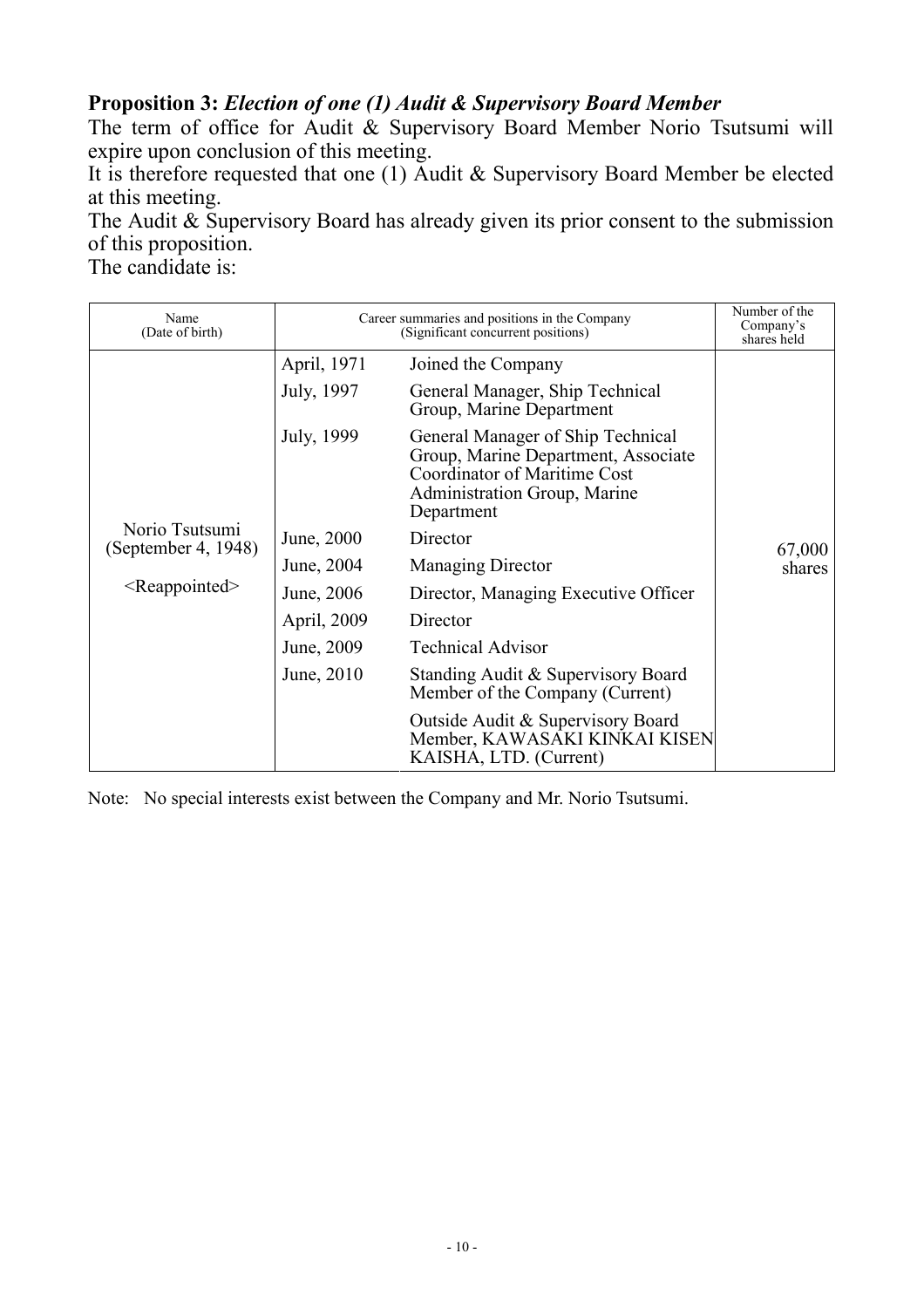## **Guidance for Exercise of Voting Rights**

Please exercise your voting rights after reviewing the Reference Materials for the General Meeting of Shareholders listed on pages 3 to 10.

You may exercise your voting rights by one of the following three methods.

#### **1. By attending the shareholders' meeting**

Please submit the enclosed Voting Rights Exercise Form to the reception at the meeting venue.

Please also bring this Notice of the 146th Ordinary General Meeting of Shareholders with you to the meeting.

## **2. By submitting Voting Rights Exercise Form by postal mail**

Please indicate your approval or disapproval of each of the Propositions on the enclosed Voting Rights Exercise Form and send it by postal mail to arrive at the Company no later than 5:00 p.m., Tuesday, June 24, 2014 (Japan Standard Time).

## **3. By exercising voting rights via the Internet**

Please access the dedicated website for exercising voting rights (http://www.web54.net) and enter your vote for each Proposition by 5:00 p.m., Tuesday, June 24, 2014 (Japan Standard Time). Please see pages 12 to 13 for details.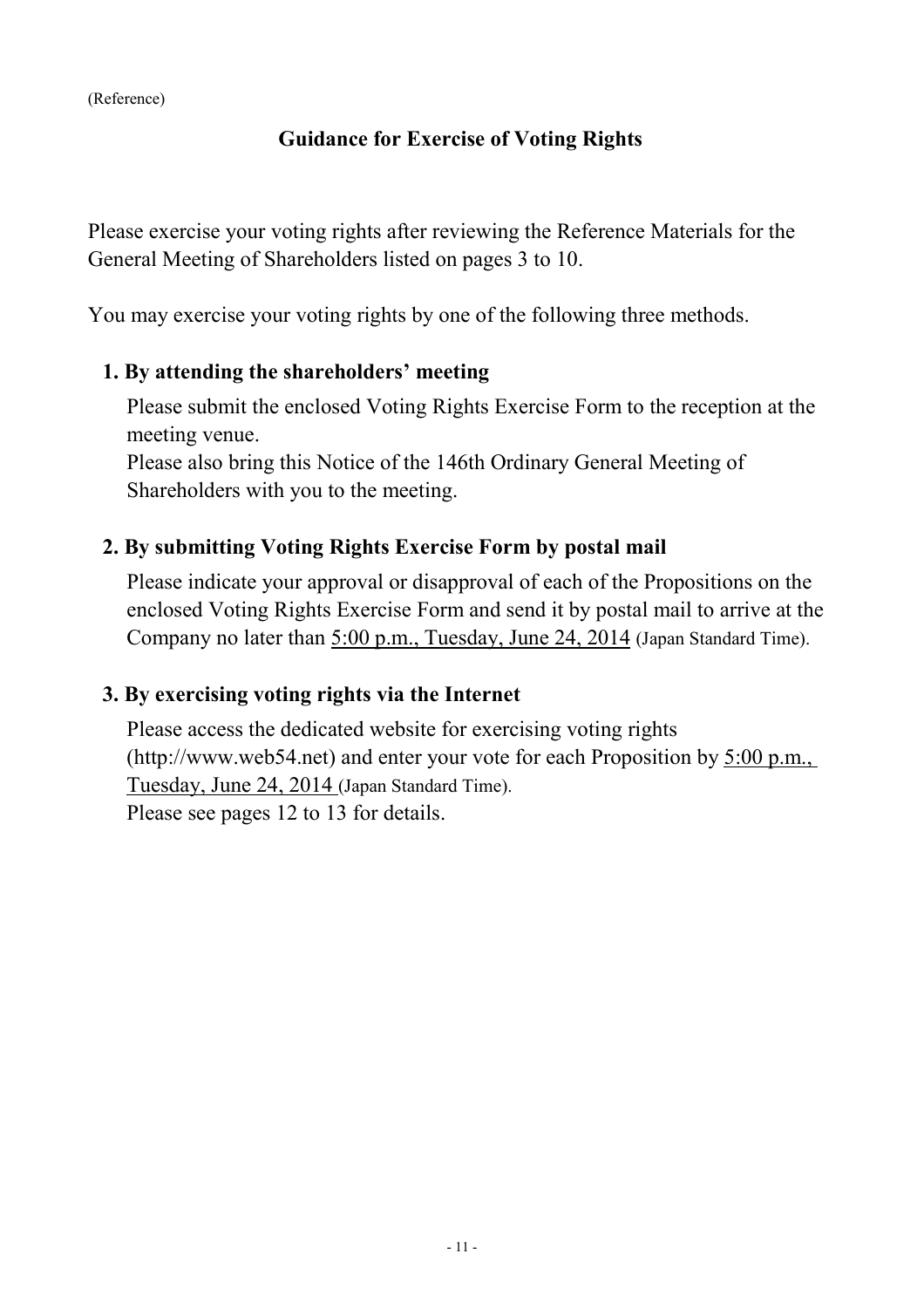#### **Exercise of Voting Rights via the Internet**

Please carefully read and understand the following matters before you exercise your voting rights via the Internet.

1. Website for voting

You can exercise your voting rights via the Internet by accessing the dedicated website (http://www.web54.net).

- 2. Handling of votes
	- (1) You need the "Voting Code" and the "Password" printed on the enclosed Voting Rights Exercise Form. Enter your vote of "for" or "against" by following the instructions on the screen.
	- (2) The deadline for voting is 5:00 p.m., Tuesday, June 24, 2014 (Japan Standard Time). An early exercise of your vote would be very much appreciated.
	- (3) If you exercise your voting rights multiple times, the one that reaches us last will be recorded as the effective vote. If both votes via the Internet and by postal mail arrive on the same day, the one exercised via the Internet will be recorded as the effective vote.
	- (4) You shall bear connection fees payable to the providers and communication expenses payable to telecommunication carriers (including dialup connection charges) to exercise your voting rights via the Internet.
- 3. Handling of "Password" and "Voting Code"
	- (1) The password is a means to verify identity of a person who exercises voting rights as the shareholder in question. Be sure to keep the password safely.
	- (2) If you repeatedly enter a wrong password for a certain number of times, access will be blocked and disabled. If you wish to have a password reissued, please follow the instructions on the screen for the necessary procedures.
	- (3) The "Voting Code" printed on the enclosed Voting Rights Exercise Form is valid only for the 146th Ordinary General Meeting of Shareholders.
- 4. System requirements

To exercise your voting rights via the Internet, you need the following systems environment:

- (1) The resolution of your monitor screen should be at least 800 x 600 (SVGA).
- $(2)$  The following applications must be available:
	- a. For web browser: Microsoft® Internet Explorer Ver. 5.01 SP2 (or higher)
	- b. For PDF file browser: Adobe® Acrobat® Reader<sup>TM</sup> Ver. 4.0 (or higher); Adobe® Reader® Ver.6.0 (or higher)
		- \* Internet Explorer, Adobe® Acrobat® Reader<sup>TM</sup>, and Adobe® Reader® are the registered trademarks or trademarks, or product names of Microsoft Corporation and Adobe Systems Incorporated, respectively, used in the United States and other countries.
		- \* These software programs are distributed free of charge from the respective companies' websites.
- (3) If your browser, add-in tools or such like have a pop-up blocker function, it must be deactivated (or temporarily deactivated), and the setting for privacy protection must also allow use of cookies on this site.
- (4) If you have any problem with connecting to the site above, it may be caused by the setting of your firewall proxy server, security software or other items. Please check your software settings.
- 5. Other inquiries
	- (1) Shareholders who have an account at a security firm Contact the security firm where you have an account.
	- (2) Shareholders who do not have an account at a security firm (shareholders who have a separate account)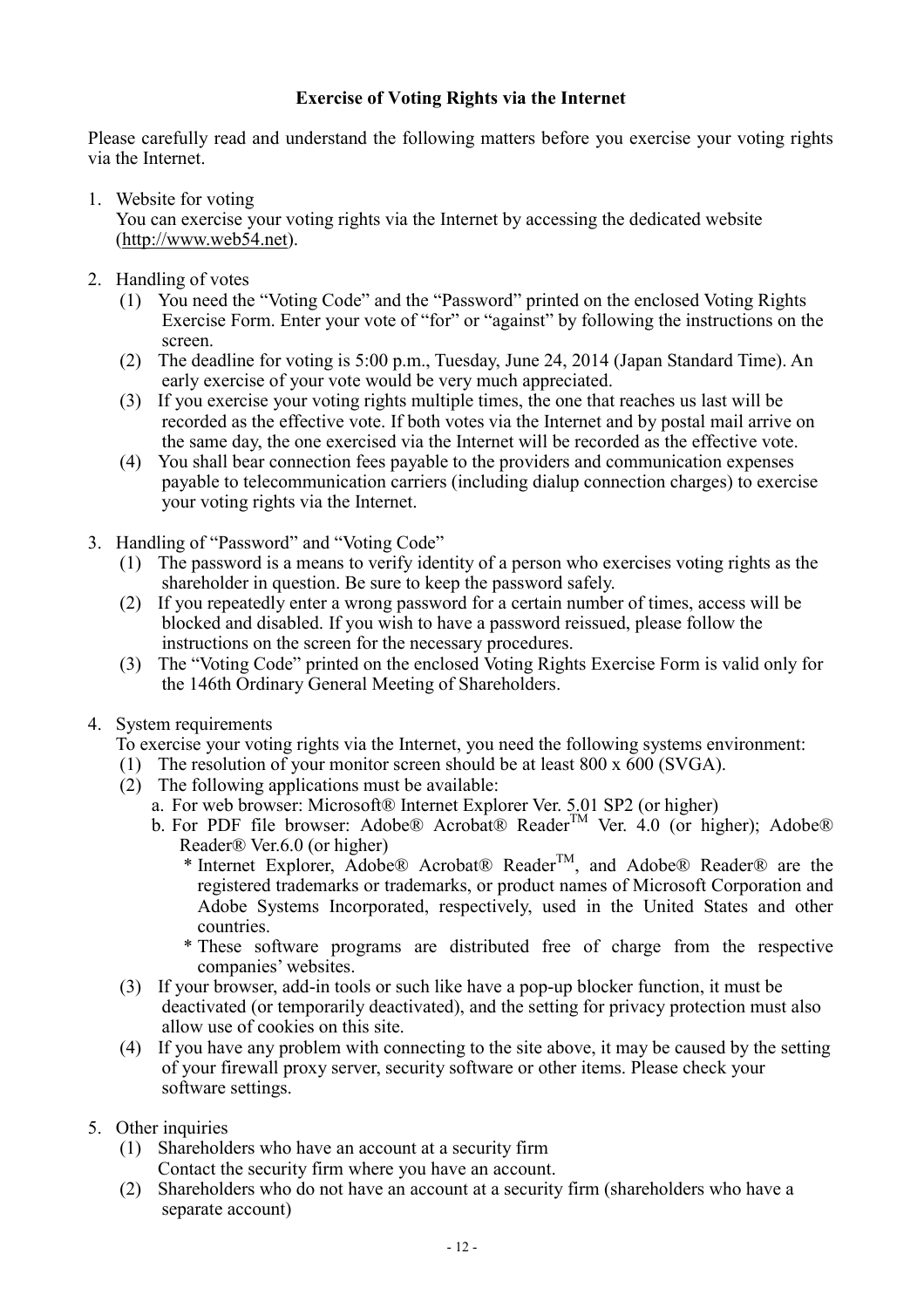Securities Agency Business Center, Sumitomo Mitsui Trust Bank, Limited [Telephone number within Japan] 0120-782-031 (Business hours: 9:00 – 17:00 except Saturdays, Sundays and official holidays, Japan Standard Time)

If you have any technical inquiries regarding the operation of a personal computer, etc. for voting on this site, contact the following:

Dedicated phone line for Securities Agency Web Support, Sumitomo Mitsui Trust Bank, Limited

[Telephone number within Japan] 0120-652-031 (Toll free) (Business hours: 9:00 – 21:00, Japan Standard Time)

\* Institutional investors may also use the "Electronic Voting Rights Exercise Platform" operated by ICJ to electronically exercise the voting rights for this General Meeting of Shareholders.